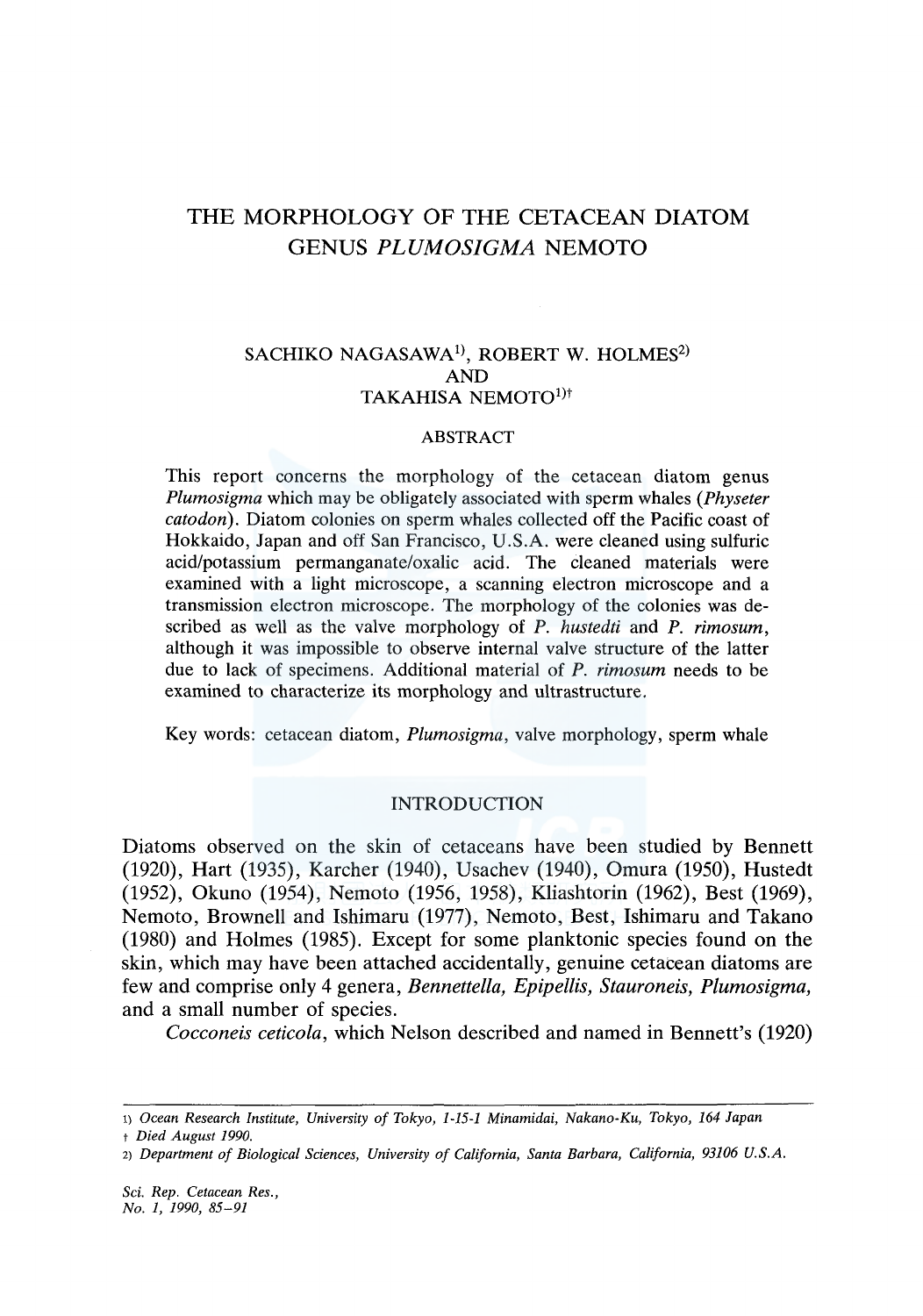## 86 NAGASAWA, HOLMES AND NEMOTO

paper, was recently transferred to the new genus *Bennettella* after careful examination of diatoms assigned to the genus *Cocconeis* (Holmes, 1985). *Bennettella*  includes 3 species (Holmes, 1985). *Epipellis,* a monotypic genus, was established to accommodate the invalid *Cocconeis orcii* Kliashtorin (Holmes, 1985). We report here morphological studies on *Plumosigma* Nemoto, a group not examined since Nemoto established this genus and its two species *(P. hustedti*  and *P. rimosum)* in 1956.

## MATERIALS AND METHODS

Diatoms examined in this study came from two sources:

1) Skin samples of sperm whales *(Physeter catodon)* with diatom patches collected by T. Nemoto off the Pacific coast of Hokkaido, Japan in 1957.

2) Skin samples of sperm whales with diatom colonies collected west of San Francisco in 1970 by Dr Judith Hansen.

All samples were rinsed in distilled water, treated with sulfuric acidpotassium permanganate and decolorized with oxalic acid. The cleaned material was mounted in Naphrax for light microscopic examination. SEM mounts were prepared by air-drying cleaned material directly on stubs or on cover glasses, affixing the cover glasses to aluminium stubs, and coating the material with gold or gold/palladium. Three different scanning electron microscopes were used: a Hitachi S-415A at University of California, Santa Barbara; a JSM-35 at Ocean Research Institute, University of Tokyo; and a JSM-25 at Otsuchi Marine Research Center, University of Tokyo. For TEM, aqueous suspensions of cleaned cells were air-dried on formvar-coated copper grids. A JEM-100CX located at the Ocean Research Institute, University of Tokyo, was used for transmission electron microscopy.

## RESULTS

*Plumosigma* typically forms circular patches of varying dimensions on the skin of sperm whales. Individual diatoms within the patches attach adnately to the skin (Plate I, Fig. 1). This taxon usually co-occurred with *Stauroneis aleutica, S. olympica, Bennettella ceticola* and *B. constricta* (Plate I, Fig. 2). Although the first three of these diatoms also occur on the Dall's porpoise *Phocoenoides dalli*  (Holmes, unpublished) only one specimen of *Plumosigma* has been observed in the many hundreds of Dall's porpoise diatom colonies examined by us. Provisionally, we conclude that *Plumosigma* is obligately associated with sperm whales.

In the samples examined by us, *P. hustedti* (Plate I, Figs 3, 4, 5, 7 and 8; Plate II, Fig. 3) was much more abundant than *P. rimosum* (Plate I, Fig. 6; Plate II, Figs 1 and 2). Nemoto (1956) reported that in his study *P. rimosum*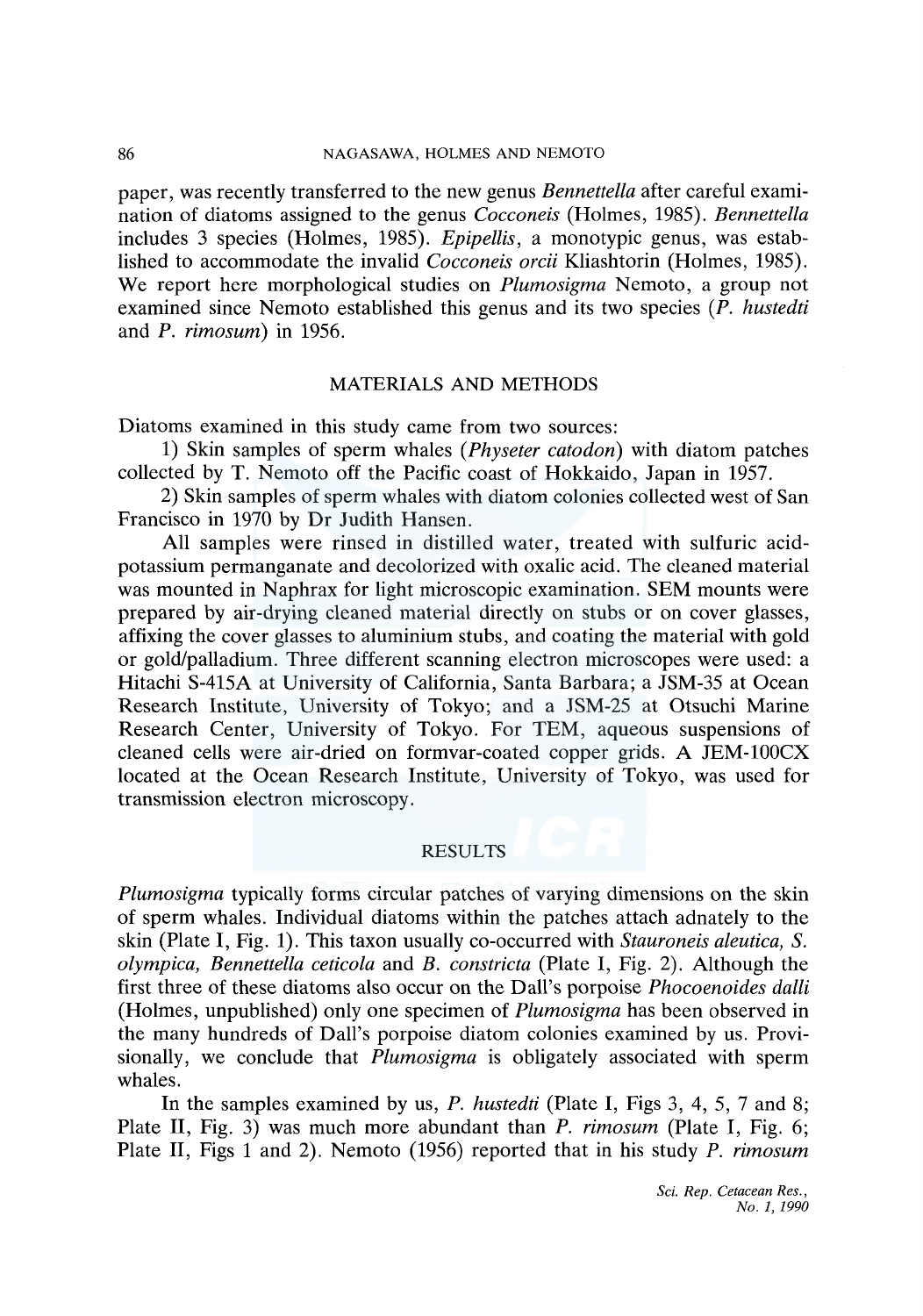was more abundant than *P. hustedti.* We remain uncertain of the significance of these contradictory observations.

The external valve surface of *Plumosigma* is concave. The raphe rises above the basal siliceous layer forming what appears to be a ridge separating the two halves of the valve face. The valve outline is slightly sigmoid (Plate I, Figs 5, 6, 7 and 8; Plate II, Figs 1 and 3). The central raphe endings terminate in a hyaline area which differs in outline in the two species (Plate I, Figs 5, 6, 7, 8) and 9; Plate II, Fig. 1). The valve mantle is easily deformed and often missing in our photos (Plate I, Figs 7 and 8; Plate II, Figs 1, 6 and 7). Anomalous valves indicated by the presence of two raphes and overlapped puncta were found in our material (Plate II, Fig. 3). Valves somewhat similar to these valves were also illustrated by Nemoto (1956).

The external distal raphe fissures at the poles are curved in opposite directions (Plate I, Figs 5 and 6). These distal raphe endings terminate in the interior of the valve in a thickened U-shaped helictoglossa in *P. hustedti* (Plate I, Fig. 4; Plate II, 5 and 6). The region between the central raphe endings in the interior of the valve is thickened (Plate II, Fig. 5). The exterior surface of the valve mantle is shown in Plate II, Fig. 4.

Nemoto's (1956) illustrations suggest that the puncta of the striae are mostly round in *P. hustedti.* By contrast, those close to the raphe and margin of the valve are long and narrow in *P. rimosum,* although a few rows of round puncta are sometimes present. Our observations confirm this morphology.

Morphometric data on the two species of *Plumosigma* have been published (Nemoto, 1956). Combining Nemoto's morphometric data with our own measurements, the following characteristics may be summarized for *P. hustedti:*  length 11-22  $\mu$ m, width 4.6-7.5  $\mu$ m, length/width ratio 2.4-3.8, striae in the central region of the valve 31-40 in 10  $\mu$ m, striae at the valve margin near the valve ends 40-55 in 10  $\mu$ m, puncta in the central region of the valve 23-30 in 10  $\mu$ m, puncta at the margin of the valve near the valve ends 30-42 in 10  $\mu$ m.

We do not have similar data on *P. rimosum* because of the limited number of this species in our samples. According to Nemoto (1956), the striae of *P. rimosum* are denser than those of *P. hustedti.* 

#### DISCUSSION

We have obtained additional information on the valve morphology of *Plumosigma hustedti* using SEM and TEM. We have not found girdle views of frustules nor carried out examination of the internal structure of *P. rimosum.* 

The distal raphe endings of *P. hustedti* have an unusual internal structure, which looks rather like an anchor (Plate II, Figs 5 and 6). Unfortunately, it was impossible to observe internal valve structure of *P. rimosum* due to lack of specimens.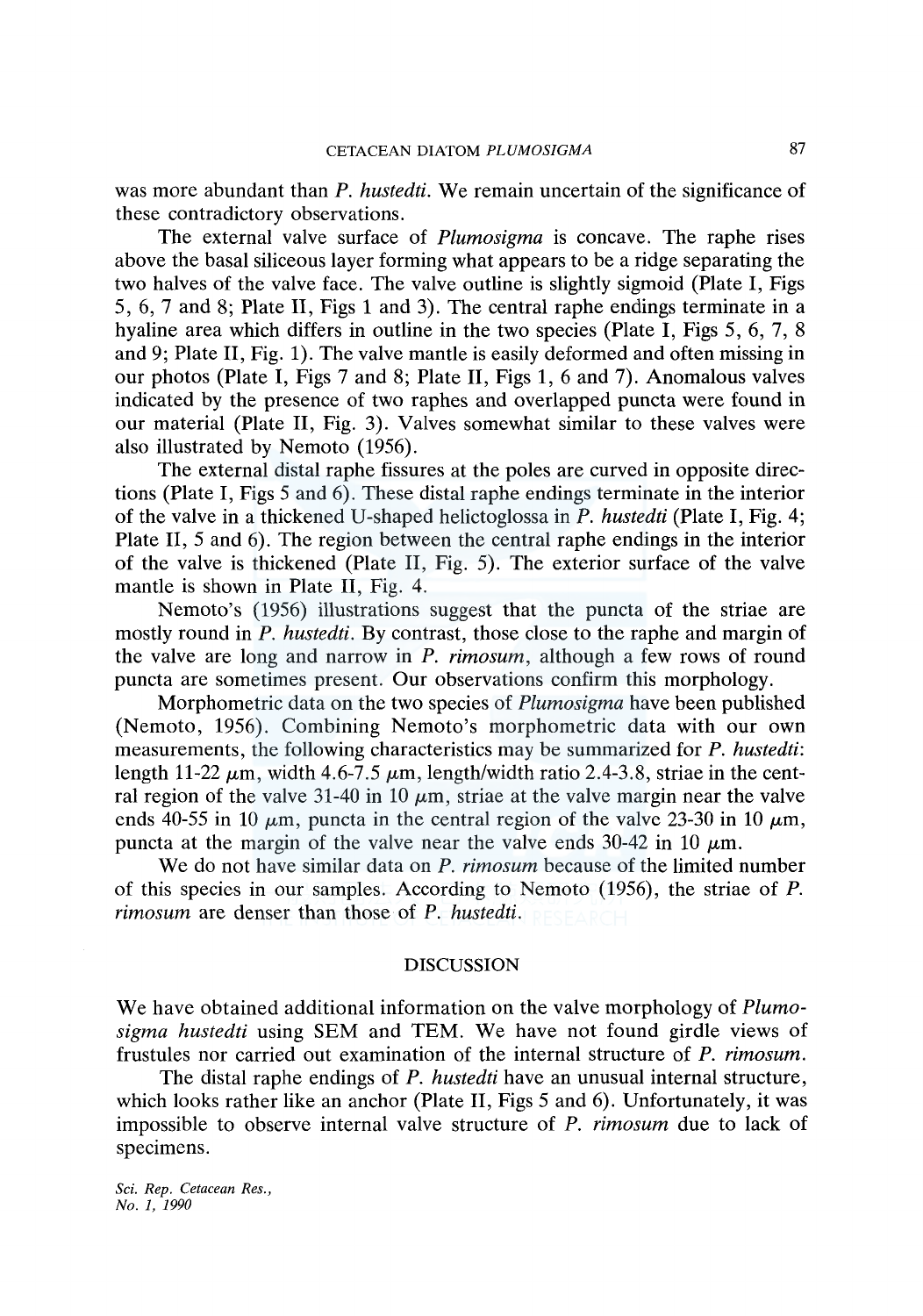## 88 NAGASAWA, HOLMES AND NEMOTO

We were unable to document the structure of hymenate pore occlusions in either taxon. These occlusions are very delicate and were absent in the sperm whale samples examined, but one specimen of *P. rimosum* found in the sediments of Otsuchi Bay retained hymenate pore occlusions (Nagasawa, Holmes and Nemoto, 1989). The absence of hymenate pore occlusions in the present material and the scarcity of specimens of *P. rimosum* have made it difficult to describe the morphology of this species with any degree of certainty. However, transmission electron microscope photographs of the three valves of *P. rimosum*  available for observations suggest the possibility that this taxon represents a stage in the dissolution of the siliceous valve structure of *P. hustedti.* The admixture of circular and elongate puncta along the axial area of *P. rimosum* and the irregular inner margin of the elongate puncta suggest the possibility that the walls between puncta have dissolved, producting "elongate" puncta (Plate II, Figs 1 and 2). On the other hand, the central area is quite different from that of *P. hustedti.* What appear to be very small poroids occur with some frequency along the inter-striae in one of our photographs of *P. rimosum* (Plate II, Fig. 2). Such poroids have not been observed in *P. hustedti.* Clearly, additional material of *P. rimosum* needs to be examined to characterize its morphology and ultrastructure in more detail.

## ACKNOWLEDGMENTS

We thank the staff of Otsuchi Marine Research Center, University of Tokyo, for the use of their laboratory facilities and scanning electron microscope during our visit. This study was supported by the Japan Society for Promotion of Science, National Science Foundation and the Nissan Science Foundation.

## REFERENCES

- BENNETT, A. G. 1920. On the occurrence of diatoms on the skin of whales with an Appendix by E.W. Nelson. *Proc. R. Soc. Land. (B)* 91: 352-357.
- BEST, P. B. 1969. The sperm whale *(Physeter catodon)* off the west coast of South Africa. 4. Distribution and movements. *Invest. Rep. Div. Sea Fish.* S. *Afr.* 78: 1-12.
- HART, T.J. 1935. On the diatoms of the skin film of whales and their possible bearing on problems of whales' movements. *Discovery Rep.* 10: 247-282.
- HoLMES, R. W. 1985. The morphology of diatoms epizoic on cetaceans and their transfer from *Cocconeis* to two new genera, *Bennettella* and *Epipellis. Br. Phycol. J.* 20: 43-57.
- HusTEDT, F. 1952. Diatomeen aus der Lebensgemeinshaft des Buckelwals *(Megaptera nodosa* Bonn.). *Arch. Hydrobiol.* 46: 286-298.
- KARCHER, F. H. 1940. Uber den Algenbewuchs auf siidlichen Walen. Z. *Fish. Hilfwiss. Beihefte* l: 13-36.
- KLIASHTORIN, L.B. 1962. The diatoms of the skin film of whales in the far-eastern seas (in Russian). *Akad. Nauk. SSSR Inst. Ocean. Trudy* 58: 314-321.
- NAGASAWA, S., HOLMES, R. W. and NEMOTO, T. 1989. Occurrence of cetacean diatoms in the sediments of Otsuchi Bay, Iwate, Japan. *Proc. Japan Acad. (B)* 65: 80-83.
- NEMOTO, T. 1956. On the diatom of the skin film of whales in the northern Pacific. *Sci. Rep. Whales Res. Inst., Tokyo* 11: 97-132.

*Sci. Rep. Cetacean Res., No. 1, 1990*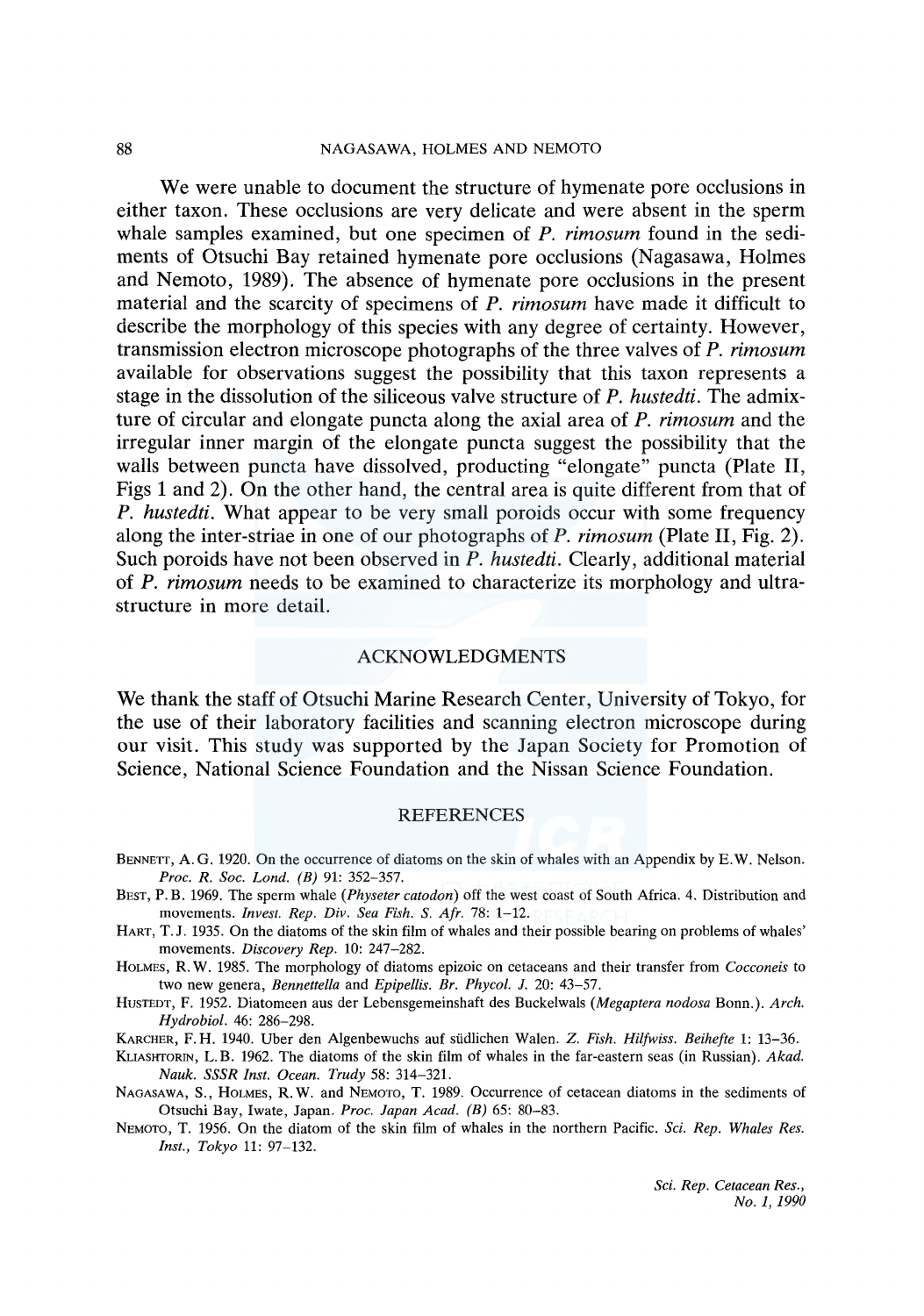- NEMOTO, T. 1958. *Cocconeis* diatoms infected on whales in the Antarctic. *Sci. Rep. Whales Res. Inst., Tokyo*  13: 185-192.
- NEMOTO, T., BROWNELL, R. L. and IsHIMARU, T. 1977. *Cocconeis* diatom on the skin of Franciscana. *Sci. Rep. Whales Res. Inst., Tokyo* 29: 101-105.
- NEMOTO, T., BEST, P.B., IsHIMARU, K. and TAKANO, H. 1980. Diatom films on whales in South African waters. *Sci. Rep. Whales Res. Inst., Tokyo* 32: 97-103.
- OKUNO, H. 1954. Electron microscopical study on Antarctic diatoms (6). Observations on *Cocconeis ceticola*  forming 'diatom film' on whale skin. J. *lap. Bot.* 29: 271-277.
- OMURA, H. 1950. Diatom infection on blue and fin whales in the Antarctic whaling area V (The Ross Sea area). *Sci. Rep. Whales Res. Inst., Tokyo* 4: 14-26.

UsACHEV, P.I. 1940. The overgrowing of whales with diatoms (in Russian). *Zoo[. Zhur.* 19: 306-312.

## EXPLANATIONS OF PLATES

#### PLATE I

Each scale bar indicates 1  $\mu$ m.

- Fig. 1. A colony of *Plumosigma* on the skin of a sperm whale, source 2, SEM.
- Fig. 2. Co-occurrence of *Plumosigma* with *Stauroneis* sp. and *Bennettella ceticola* on the skin of sperm whales, source 1, SEM.
- Fig. 3. Exterior of *P. hustedti,* source 1, LM.
- Fig. 4. Interior of *P. hustedti,* source 1, LM.
- Fig. 5. Frustule of *P. hustedti,* source 1, SEM.
- Fig. 6. Frustule of *P. rimosum,* source 1, SEM.
- Fig. 7. Three valves of *P. hustedti* without girdle bands, source 1, TEM.
- Fig. 8. Another valve of *P. hustedti* without girdle bands, source 1, TEM.

#### PLATE II

Each scale bar indicates 1  $\mu$ m.

- Fig. 1. Valve of *P. rimosum,* source 1, TEM.
- Fig. 2. Central area of *P. rimosum,* source 1, TEM.
- Fig. 3. Double valves of *P. hustedti,* source 1, TEM.
- Fig. 4. Exterior of *P. hustedti* with valve mantle, source 1, SEM.
- Fig. 5. Interior of *P. hustedti,* source 1, SEM.
- Fig. 6. End of interior valve of *P. hustedti,* source 1, SEM.
- Fig. 7. Detached interior valve mantle of *P. hustedti,* source 1, SEM.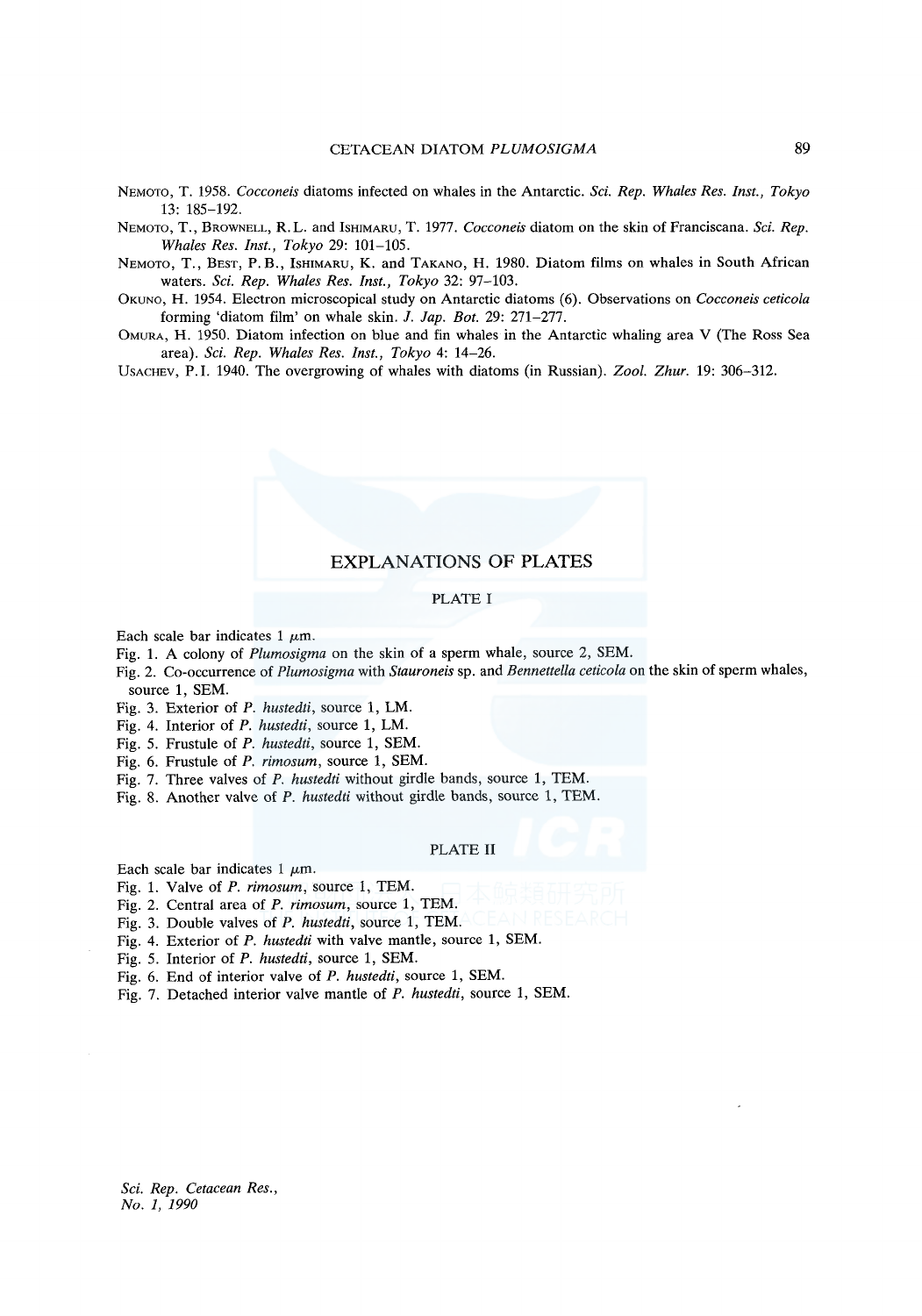PLATE I



Sci. Rep. Cetacean Res., No. 1, 1990

90